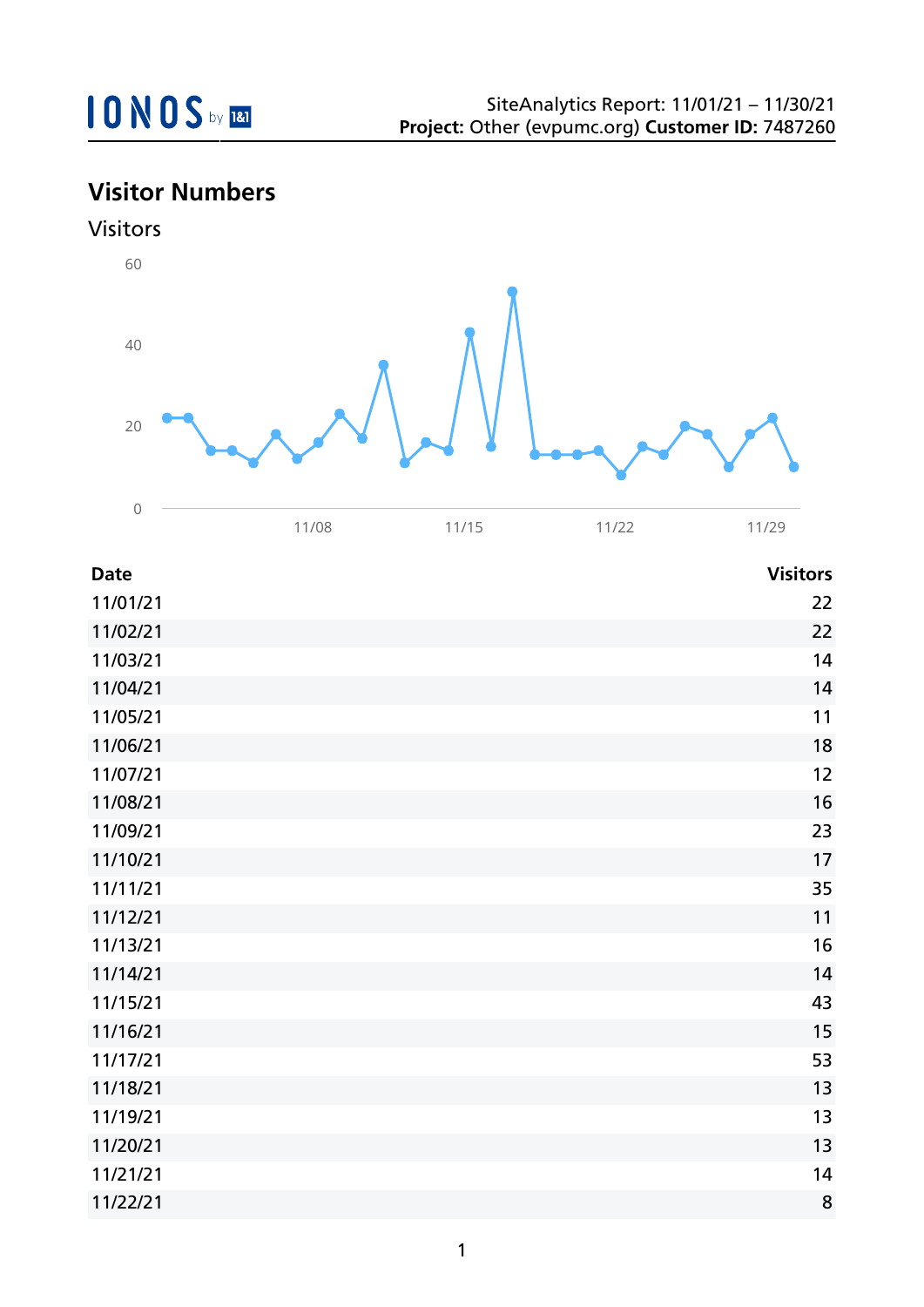| <b>Date</b>  | <b>Visitors</b> |
|--------------|-----------------|
| 11/23/21     | 15              |
| 11/24/21     | 13              |
| 11/25/21     | 20              |
| 11/26/21     | 18              |
| 11/27/21     | 10              |
| 11/28/21     | 18              |
| 11/29/21     | 22              |
| 11/30/21     | 10              |
| <b>Total</b> | 543             |

### Sessions



| <b>Date</b> |       |       |       | <b>Sessions</b> |
|-------------|-------|-------|-------|-----------------|
|             | 11/08 | 11/15 | 11/22 | 11/29           |

| 11/01/21 | 22 |
|----------|----|
| 11/02/21 | 22 |
| 11/03/21 | 14 |
| 11/04/21 | 14 |
| 11/05/21 | 11 |
| 11/06/21 | 19 |
| 11/07/21 | 13 |
| 11/08/21 | 16 |
| 11/09/21 | 27 |
| 11/10/21 | 18 |
| 11/11/21 | 35 |
| 11/12/21 | 11 |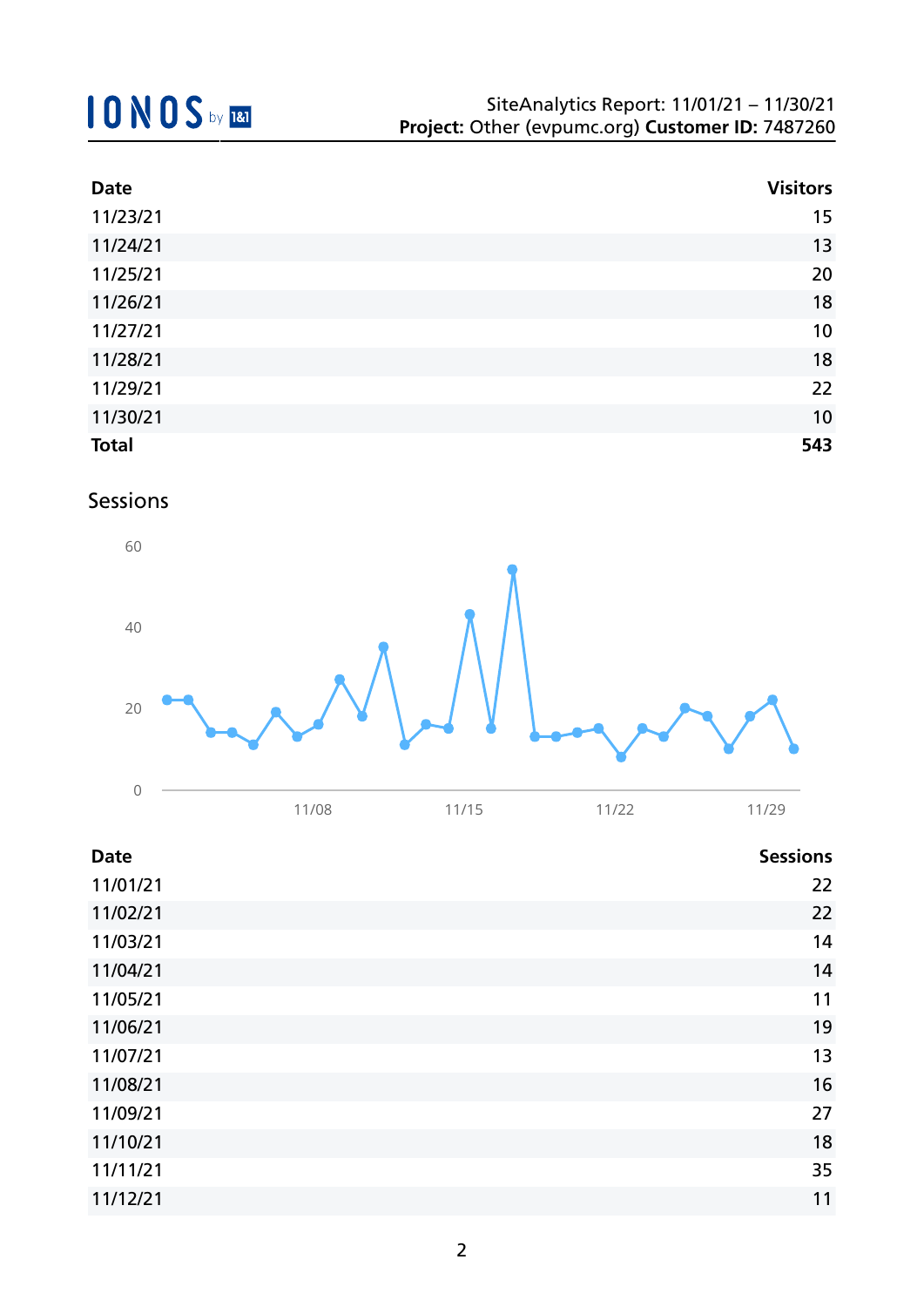| <b>Date</b>  | <b>Sessions</b> |
|--------------|-----------------|
| 11/13/21     | 16              |
| 11/14/21     | 15              |
| 11/15/21     | 43              |
| 11/16/21     | 15              |
| 11/17/21     | 54              |
| 11/18/21     | 13              |
| 11/19/21     | 13              |
| 11/20/21     | 14              |
| 11/21/21     | 15              |
| 11/22/21     | 8               |
| 11/23/21     | 15              |
| 11/24/21     | 13              |
| 11/25/21     | 20              |
| 11/26/21     | 18              |
| 11/27/21     | 10              |
| 11/28/21     | 18              |
| 11/29/21     | 22              |
| 11/30/21     | 10              |
| <b>Total</b> | 554             |

## Search Engine Robots



| <b>Search Engine Robots</b> | <b>Sessions</b> | Percentage |
|-----------------------------|-----------------|------------|
| SiteLockSpider              | 780             | 37.64%     |
| ZoominfoBot                 | 300             | 14.48%     |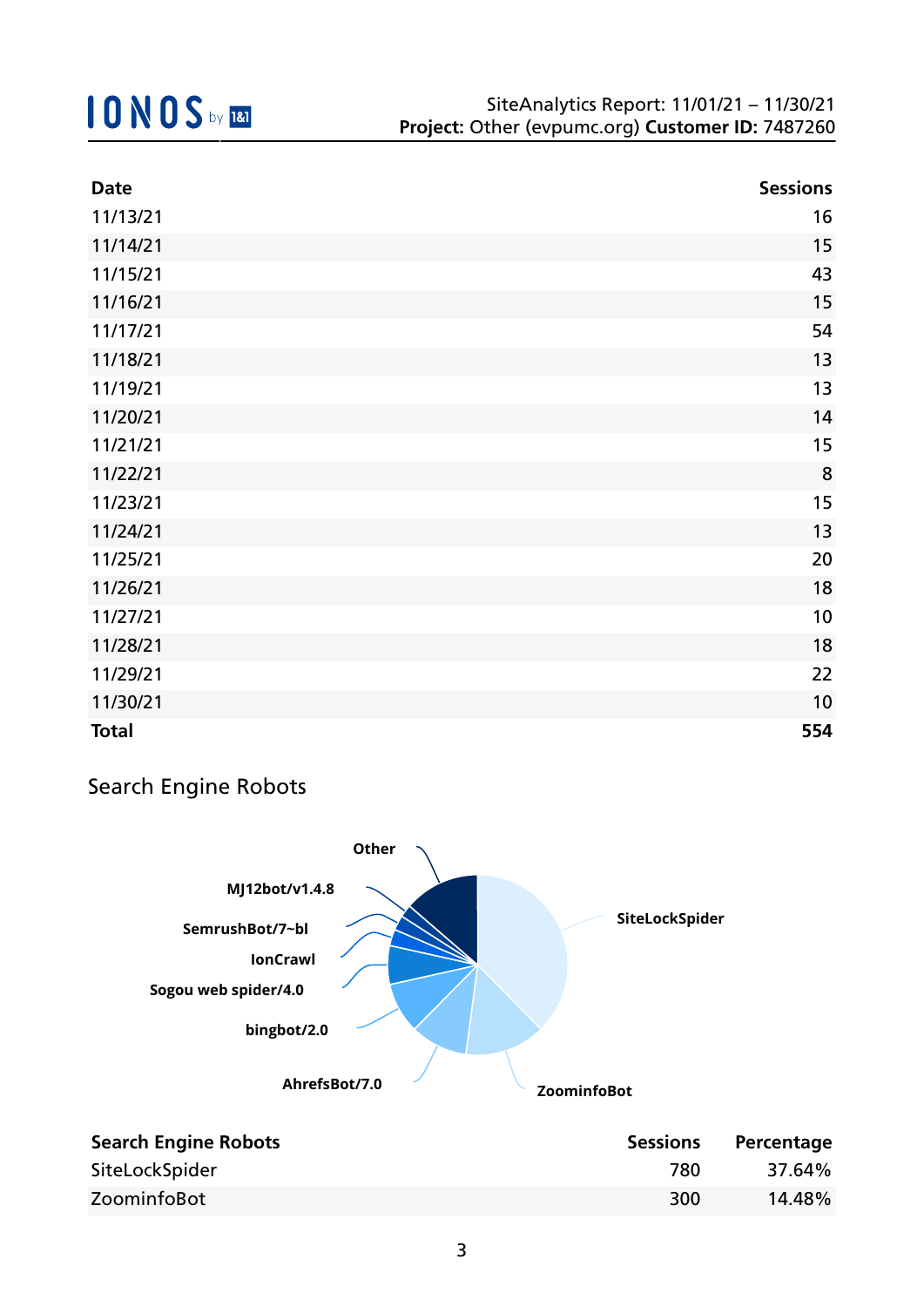| <b>Search Engine Robots</b>             | <b>Sessions</b> | Percentage |
|-----------------------------------------|-----------------|------------|
| AhrefsBot/7.0                           | 213             | 10.28%     |
| bingbot/2.0                             | 189             | 9.12%      |
| Sogou web spider/4.0                    | 144             | 6.95%      |
| IonCrawl                                | 61              | 2.94%      |
| SemrushBot/7~bl                         | 55              | 2.65%      |
| MJ12bot/v1.4.8                          | 47              | 2.27%      |
| panscient.com                           | 41              | 1.98%      |
| Applebot/0.1                            | 34              | 1.64%      |
| Googlebot-Mobile                        | 32              | 1.54%      |
| MegaIndex.ru/2.0                        | 27              | 1.30%      |
| PetalBot mobile                         | 24              | 1.16%      |
| YandexBot/3.0                           | 21              | 1.01%      |
| <b>Headless Chrome</b>                  | 18              | 0.87%      |
| ltx71                                   | 13              | 0.63%      |
| DuckDuckGo-Favicons-Bot/1.0             | 12              | 0.58%      |
| <b>MixrankBot</b>                       | 11              | 0.53%      |
| Googlebot/2.1                           | 9               | 0.43%      |
| Barkrowler/0.9                          | 5               | 0.24%      |
| SeznamBot/3.2                           | 5               | 0.24%      |
| WikiDo/1.1                              | 4               | 0.19%      |
| Baiduspider/2.0                         | 3               | 0.14%      |
| ThinkChaos/0.3.0                        | 3               | 0.14%      |
| webprosbot/2.0                          | 3               | 0.14%      |
| Mail.RU_Bot/2.0                         | 2               | 0.10%      |
| Mail.RU_Bot/Favicons/2.0                | 2               | 0.10%      |
| PetalBot                                | $\overline{2}$  | 0.10%      |
| BW/1.1                                  | 1               | 0.05%      |
| Baiduspider/2.0 mobile                  | 1               | 0.05%      |
| BingPreview/1.0b                        | 1               | 0.05%      |
| DataForSeoBot/1.0                       | 1               | 0.05%      |
| Dataprovider                            | 1               | 0.05%      |
| Internet-structure-research-project-bot | 1               | 0.05%      |
| KomodiaBot/1.0                          | 1               | 0.05%      |
| LinkedInBot/1.0                         | 1               | 0.05%      |
| Nicecrawler/1.1                         | 1               | 0.05%      |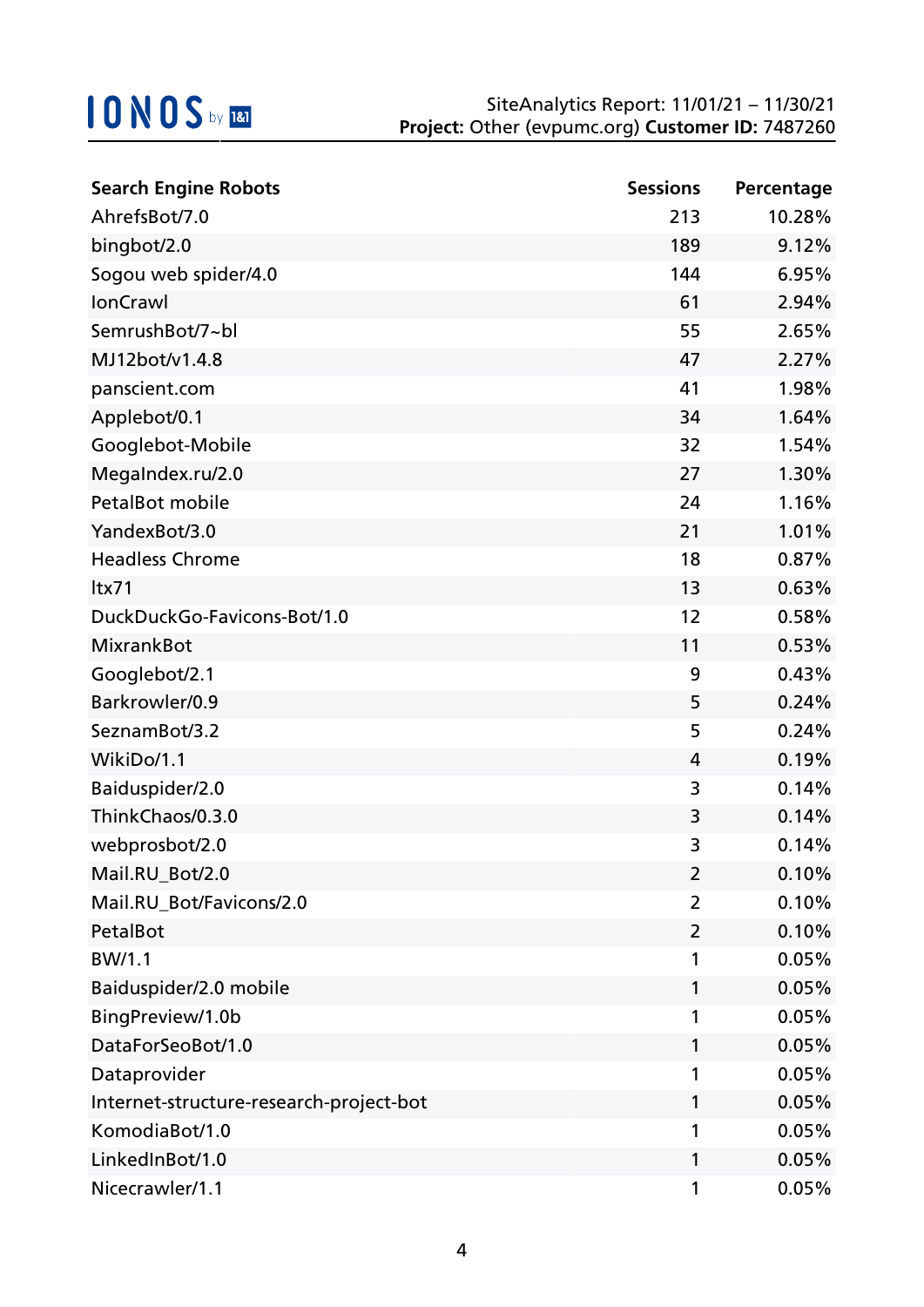| <b>Search Engine Robots</b> | <b>Sessions</b> | Percentage |
|-----------------------------|-----------------|------------|
| ScamadviserExternalHit/1.0  |                 | $0.05\%$   |
| fake Googlebot              |                 | $0.05\%$   |
| serpstatbot/1.0             |                 | $0.05\%$   |
| <b>Total</b>                | 2,072           | 100.00%    |

## **Page Analysis**

## Most Frequently Visited Pages



| <b>Pages</b>             | <b>Sessions</b> | Percentage |
|--------------------------|-----------------|------------|
| /Default.htm             | 575             | 63.96%     |
| /Elim.htm                | 35              | 3.89%      |
| /Announce.htm            | 25              | 2.78%      |
| /info.htm                | 21              | 2.34%      |
| /Believe.htm             | 18              | 2.00%      |
| /M-Statement.htm         | 18              | 2.00%      |
| /NewsLetterIdx.htm       | 18              | 2.00%      |
| <b>Morship.htm</b>       | 18              | 2.00%      |
| /St_Johns.htm            | 17              | 1.89%      |
| /Calendar.htm            | 16              | 1.78%      |
| /Offerings.htm           | 16              | 1.78%      |
| <b>NideoServices.htm</b> | 16              | 1.78%      |
| /web_links.htm           | 16              | 1.78%      |
| /Sermons.htm             | 14              | 1.56%      |
| Nideo.htm                | 14              | 1.56%      |
| /Stats.htm               | 13              | 1.45%      |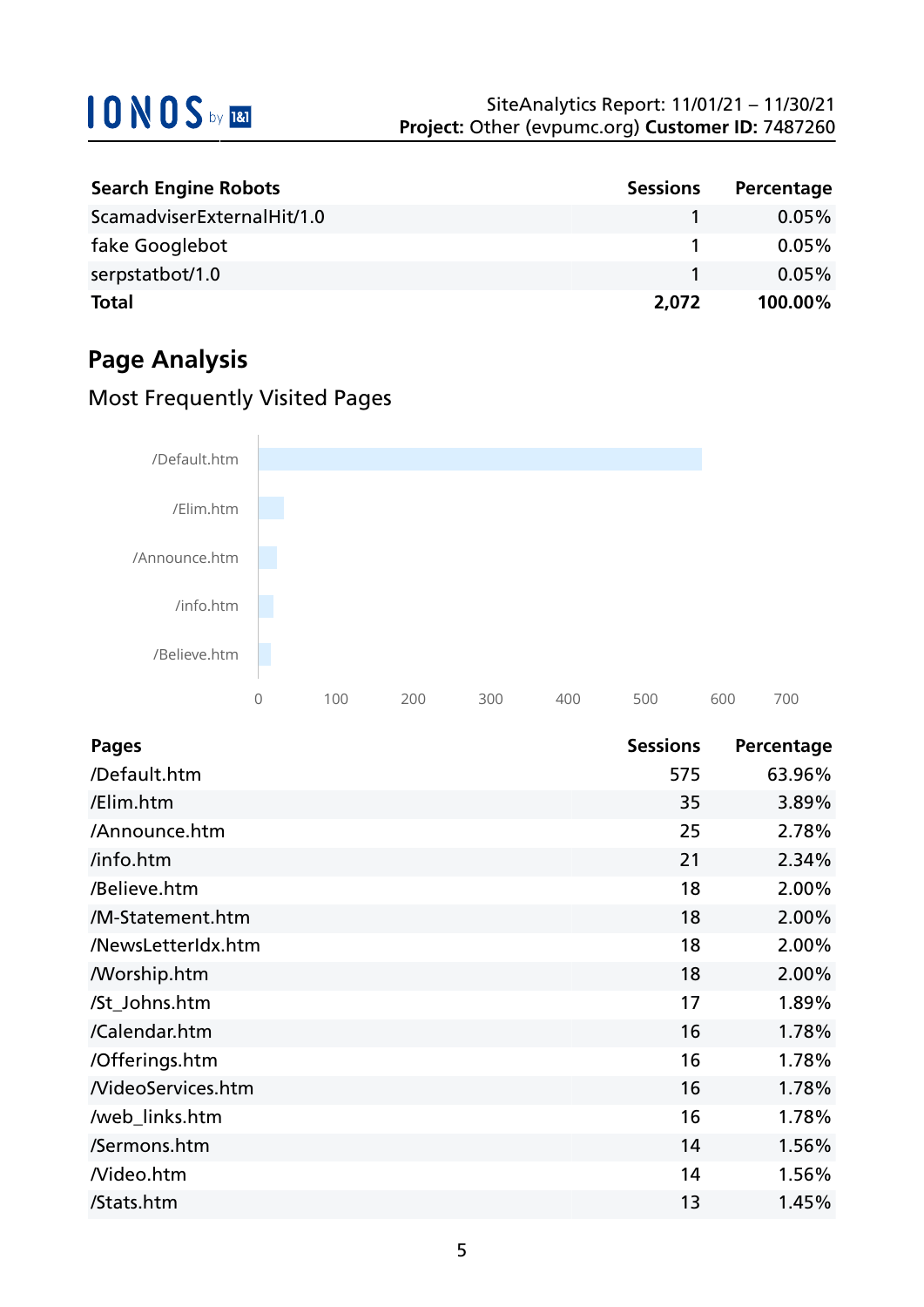| <b>Pages</b>             | <b>Sessions</b> | Percentage |
|--------------------------|-----------------|------------|
| /Elim-HISTORY.htm        | 9               | 1.00%      |
| /CalendarOld.htm         | 7               | 0.78%      |
| /Elim M-Statement.htm    | 7               | 0.78%      |
| /StJohns_M-Statement.htm | 6               | 0.67%      |
| /St_Johns-HISTORY.htm    | 5               | 0.56%      |
| /missions.htm            | 5               | 0.56%      |
| /valley_views0813.htm    | $\overline{2}$  | 0.22%      |
| /valley_views0913.htm    | $\overline{2}$  | 0.22%      |
| /valley_views1013.htm    | $\overline{2}$  | 0.22%      |
| /valley_views1113.htm    | 2               | 0.22%      |
| /Bulletins-old.htm       | 1               | 0.11%      |
| /test.htm                | 1               | 0.11%      |
| Total                    | 899             | 100.00%    |

## Keywords

No data is available for this report during the current time period.

## Referring Pages



| <b>Pages</b>          | <b>Sessions</b> |
|-----------------------|-----------------|
| http://google.com/url | 30              |
| https://google.com/   | 28              |
| http://baidu.com/     | 13              |
| http://google.com/    |                 |
| http://flalib.org     | 4               |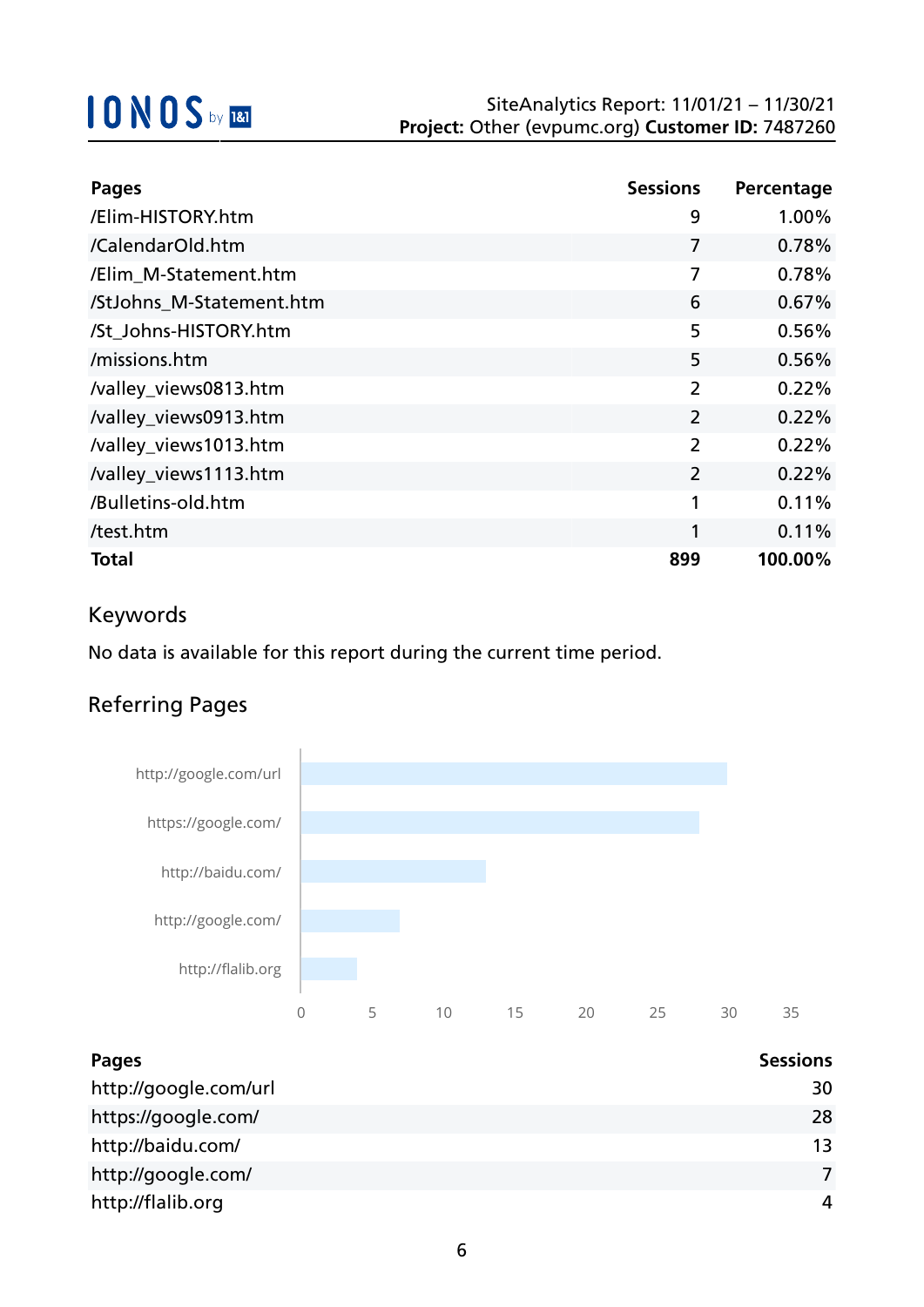| <b>Pages</b>                                 | <b>Sessions</b> |
|----------------------------------------------|-----------------|
| https://google.com                           | 3               |
| https://l.facebook.com/                      | 3               |
| http://google.com                            |                 |
| http://imdbpress.top/                        |                 |
| http://srchs.com                             |                 |
| http://webedu.top/                           |                 |
| https://webtechsurvey.com/website/evpumc.org |                 |

## **Browsers & Systems**

Browsers



| <b>Browsers</b>      | <b>Sessions</b> | Percentage |
|----------------------|-----------------|------------|
| Chrome               | 262             | 47.29%     |
| Firefox              | 78              | 14.08%     |
| ΙE                   | 39              | 7.04%      |
| Python-requests      | 24              | 4.33%      |
| Microsoft Edge       | 19              | 3.43%      |
| DingTalk Mobile App  | 16              | 2.89%      |
| Safari mobile        | 13              | 2.35%      |
| <b>Chrome Mobile</b> | 11              | 1.99%      |
| Opera                | 10              | 1.81%      |
| Safari               | 6               | 1.08%      |
| Facebook App         | 3               | 0.54%      |
| <b>GRequests</b>     | 3               | 0.54%      |
| Android browser      | $\overline{2}$  | 0.36%      |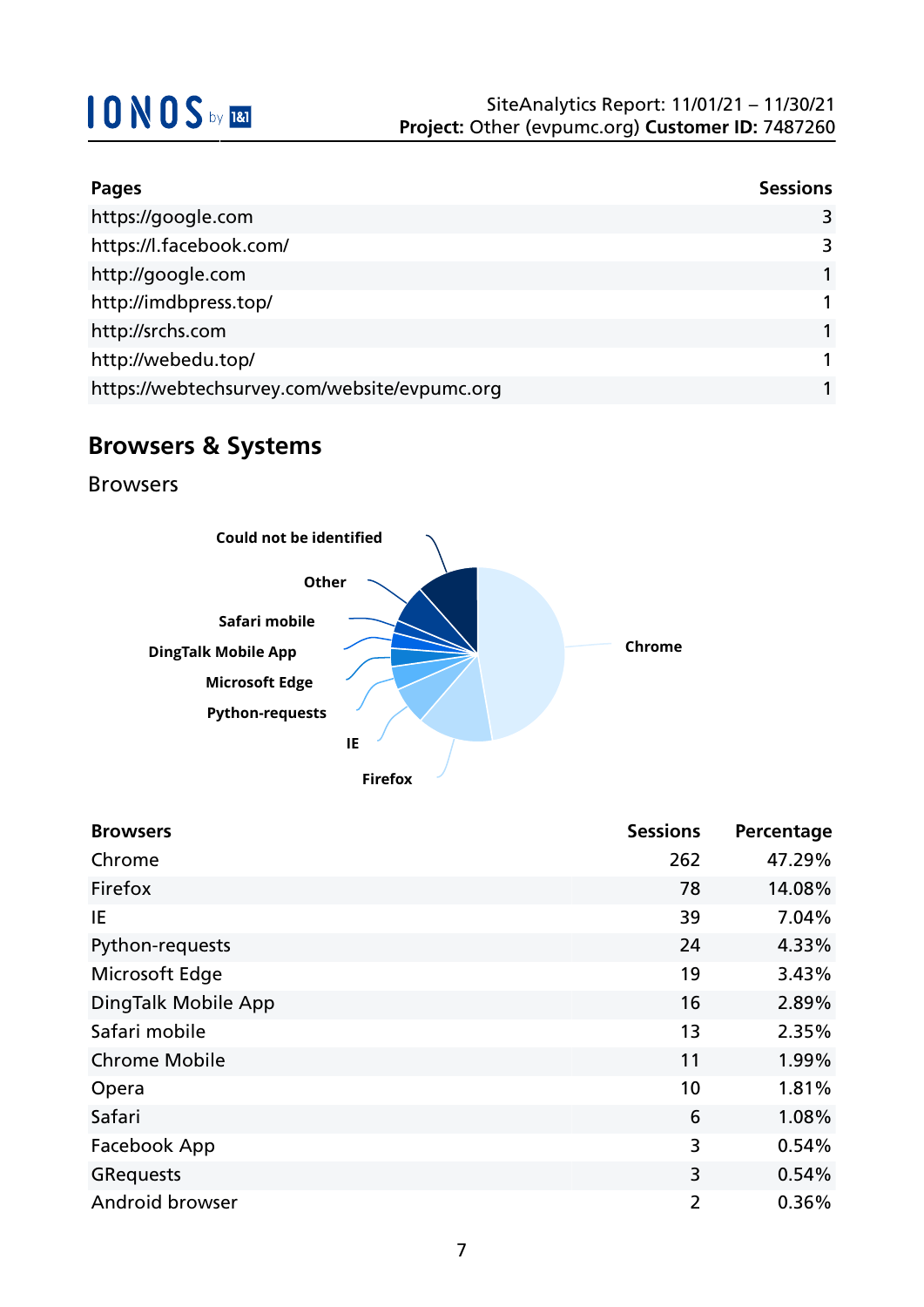| <b>Browsers</b>         | <b>Sessions</b> | Percentage |
|-------------------------|-----------------|------------|
| <b>Android WebView</b>  |                 | 0.18%      |
| <b>Apple Mail</b>       |                 | 0.18%      |
| Colly                   |                 | 0.18%      |
| <b>CURL</b>             |                 | 0.18%      |
| Could not be identified | 64              | 11.55%     |
| <b>Total</b>            | 554             | 100.00%    |

## Operating Systems



| <b>Operating Systems</b> | <b>Sessions</b> | Percentage |
|--------------------------|-----------------|------------|
| Windows                  | 242             | 43.68%     |
| macOS                    | 79              | 14.26%     |
| Linux                    | 68              | 12.27%     |
| Android                  | 35              | 6.32%      |
| OS X                     | 21              | 3.79%      |
| iOS                      | 16              | 2.89%      |
| Could not be identified  | 93              | 16.79%     |
| <b>Total</b>             | 554             | 100.00%    |

## **Visitor Locations**

| Countries            |                 |            |
|----------------------|-----------------|------------|
| <b>Countries</b>     | <b>Sessions</b> | Percentage |
| <b>United States</b> | 296             | 53.33%     |
| China                | 93              | 16.76%     |
| Ireland              | 26              | 4.68%      |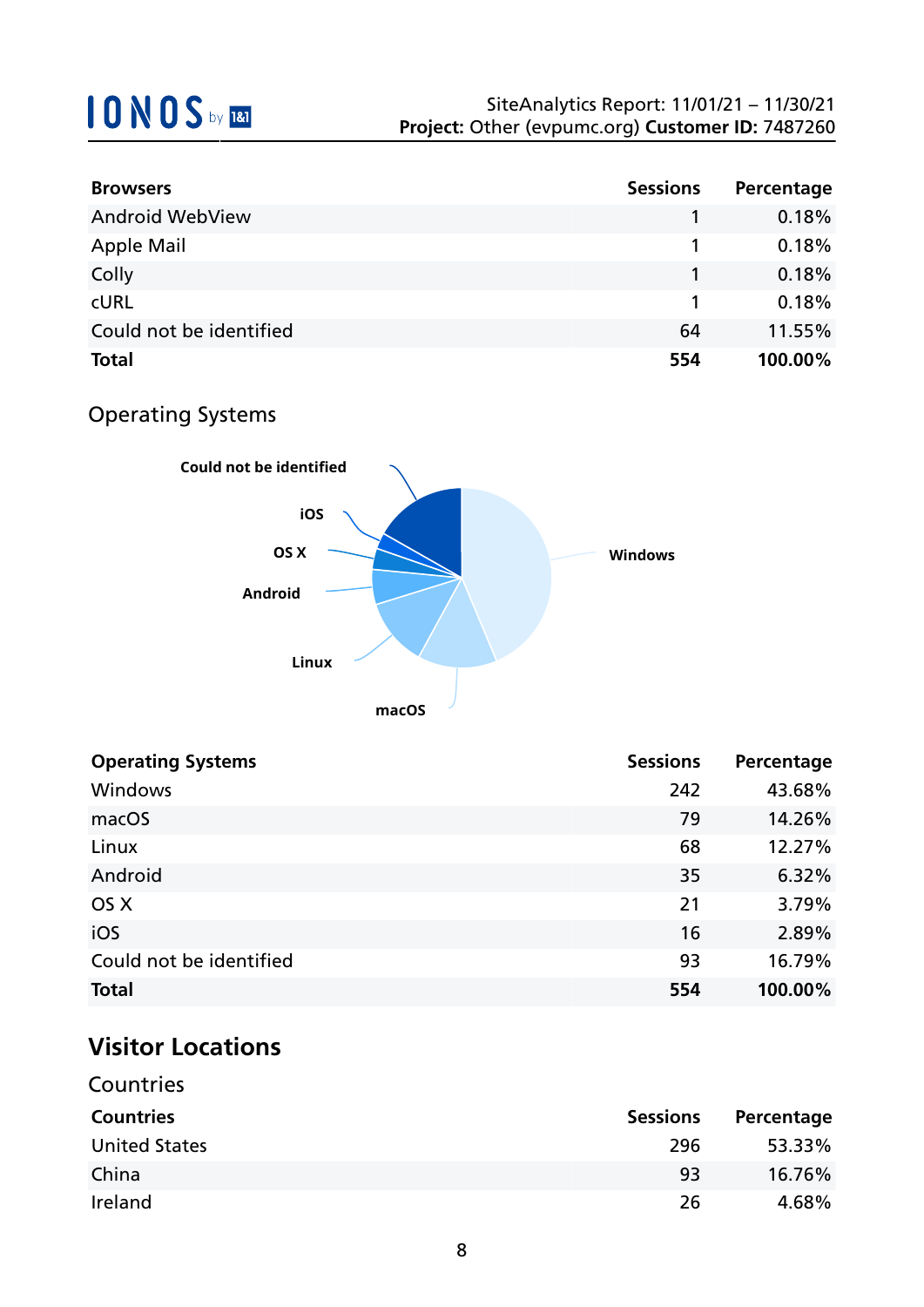| <b>Countries</b>        | <b>Sessions</b> | Percentage |
|-------------------------|-----------------|------------|
| Singapore               | 24              | 4.32%      |
| Russia                  | 22              | 3.96%      |
| Germany                 | 21              | 3.78%      |
| Belgium                 | 12              | 2.16%      |
| <b>United Kingdom</b>   | 8               | 1.44%      |
| France                  | 6               | 1.08%      |
| Sweden                  | 6               | 1.08%      |
| Canada                  | 5               | 0.90%      |
| Nigeria                 | 5               | 0.90%      |
| Australia               | 4               | 0.72%      |
| India                   | 4               | 0.72%      |
| Hong Kong SAR China     | 3               | 0.54%      |
| <b>Netherlands</b>      | 3               | 0.54%      |
| Turkey                  | 3               | 0.54%      |
| Czechia                 | $\overline{2}$  | 0.36%      |
| Japan                   | $\overline{2}$  | 0.36%      |
| Austria                 | 1               | 0.18%      |
| <b>Bulgaria</b>         | 1               | 0.18%      |
| Finland                 | 1               | 0.18%      |
| Italy                   | 1               | 0.18%      |
| South Korea             | $\mathbf{1}$    | 0.18%      |
| Moldova                 | 1               | 0.18%      |
| Poland                  | 1               | 0.18%      |
| Portugal                | 1               | 0.18%      |
| Romania                 | 1               | 0.18%      |
| Could not be identified | 1               | 0.18%      |
| <b>Total</b>            | 555             | 100.00%    |

### **Continents**

| <b>Continents</b>    | <b>Sessions</b> | Percentage |
|----------------------|-----------------|------------|
| <b>North America</b> | 301             | 54.23%     |
| Asia                 | 130             | 23.42%     |
| Europe               | 114             | 20.54%     |
| Africa               | 5               | $0.90\%$   |
| Oceania              | 4               | 0.72%      |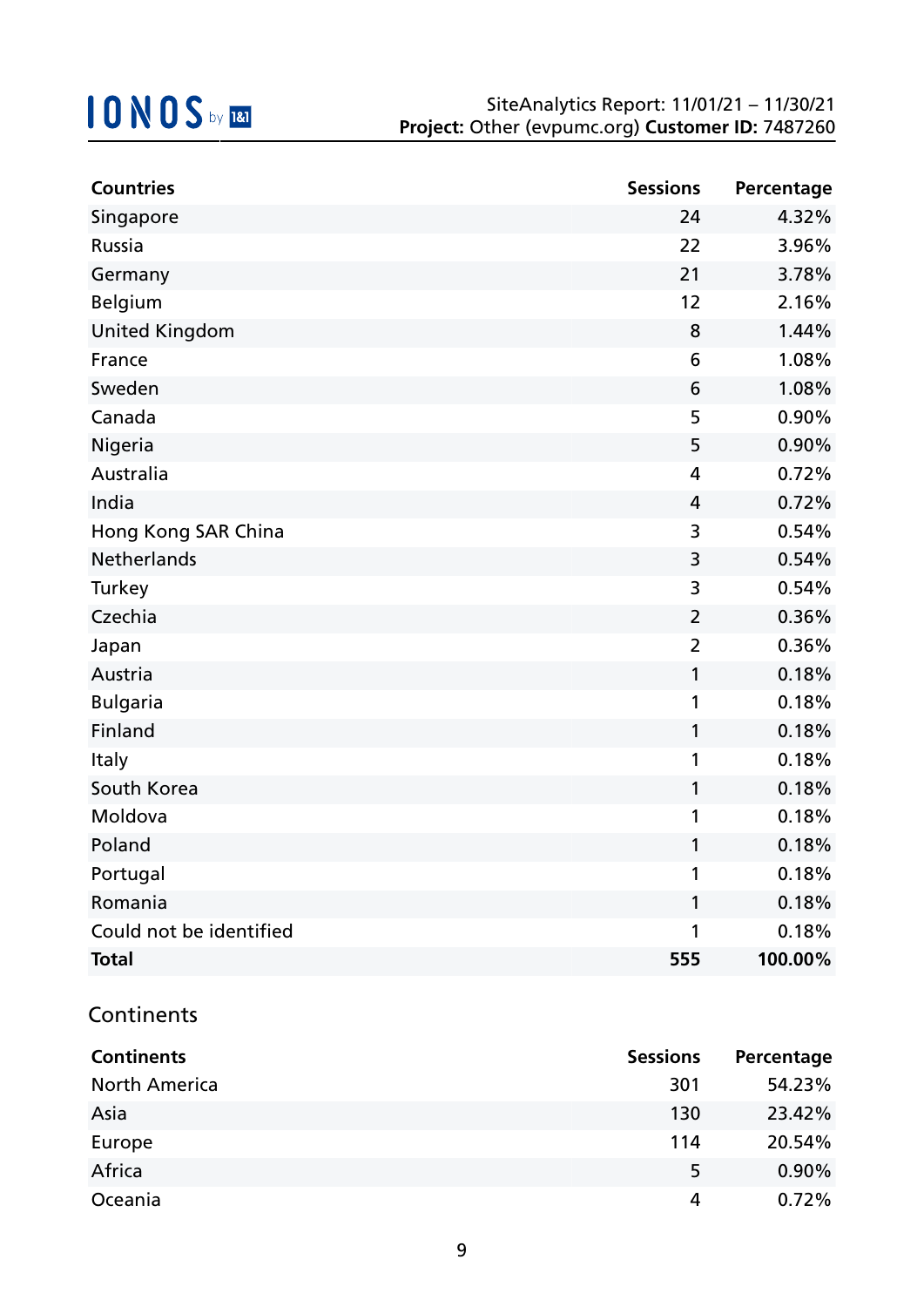

| <b>Continents</b>       |     | Sessions Percentage |
|-------------------------|-----|---------------------|
| Could not be identified |     | $0.18\%$            |
| <b>Total</b>            | 555 | $100.00\%$          |

## **Information about the evaluations**

### Visitors

This evaluation shows how many visitors accessed your website. Visitors are uniquely identified on the basis of the IP address and the browser ID. If a visitor goes to your website more than once a day, only one visitor is counted.

#### Sessions

This evaluation shows the number of sessions. A session starts when a visitor accesses your website and ends when he or she leaves it. A session ends automatically after 30 minutes without activity. If a visitor goes to your website more than once a day, multiple sessions are counted.

### Search Engine Robots

This evaluation shows which search engine robots have accessed the pages of your website. Search engine robots automatically search the content of websites in order to keep search engine entries up to date.

### Most Frequently Visited Pages

This evaluation shows which pages of your website were visited most often.

#### Keywords

This evaluations shows the keywords with which your website was most commonly found in search engines.

### Referring Pages

This evaluation shows the websites from which visitors were transferred to your website.

#### Browsers

This evaluation shows which browsers visitors used to access your website. This way, you know which browsers to optimize your website for, for example.